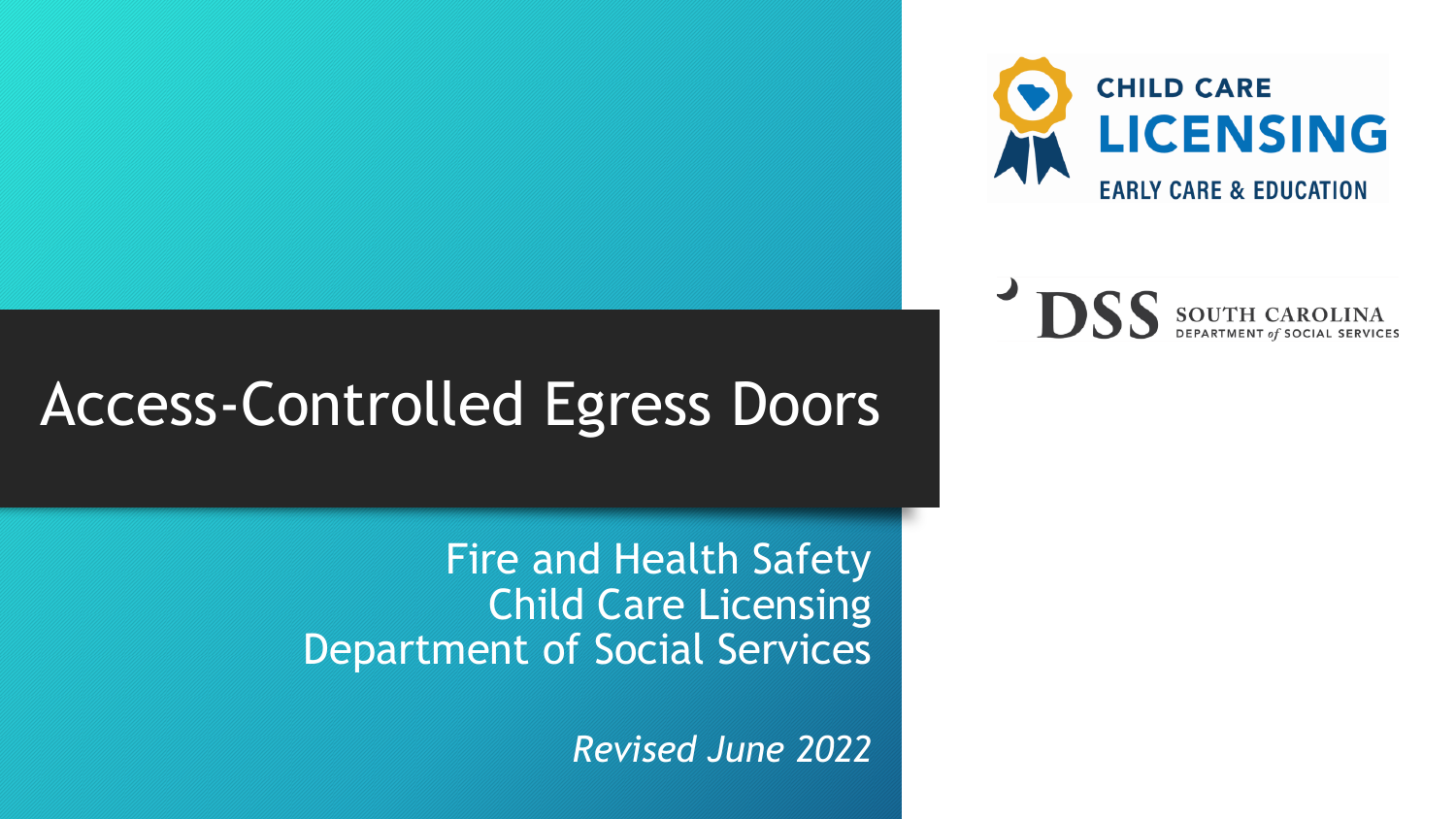# Purposes of Presentation

This presentation provides the following information to use when choosing a system to control unaccompanied access to a facility.

- a) Magnetic device (installed per International Fire Code - **IFC** or Building Code - **BC**)
- b) Electric strikes
- c) Electric latches
- d) Release devices
- e) Keyless entry locks

This presentation will not:

- Cover all aspects of each code requirement
- Cover child care laws and regulations
- Provide case-by-case interpretations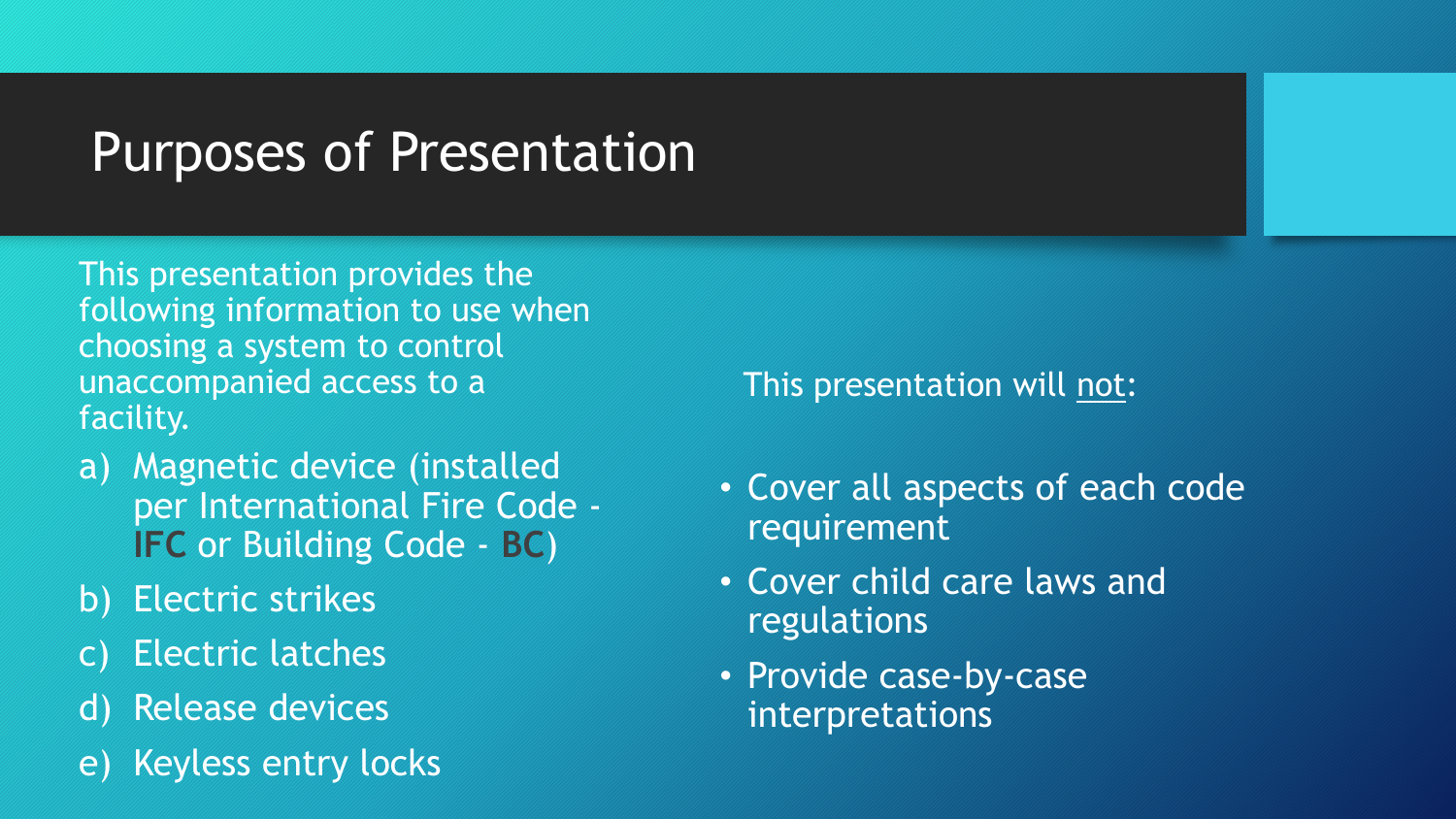## a) Magnetic Device (installed per International Fire Code or Building Code)

IFC 1010.1.9.8 allows access-controlled egress doors for Group E (Child Care) facilities as long as seven requirements (starting on next slide) are met.

- ➢ Door hardware is to remain as required by the IFC.
- ➢ Rated doors are required to maintain listed latching hardware.
- $\triangleright$  Panic hardware or, where required, fire exit hardware must meet the IFC.
- $\triangleright$  When panic hardware is not required, minimum single action direct-acting hardware must be maintained.
- $\triangleright$  Magnetic locks are capable of preventing the door that is required by code from opening from the egress side.
- $\triangleright$  Magnetic locks are not allowed to interfere with the egress in any way.

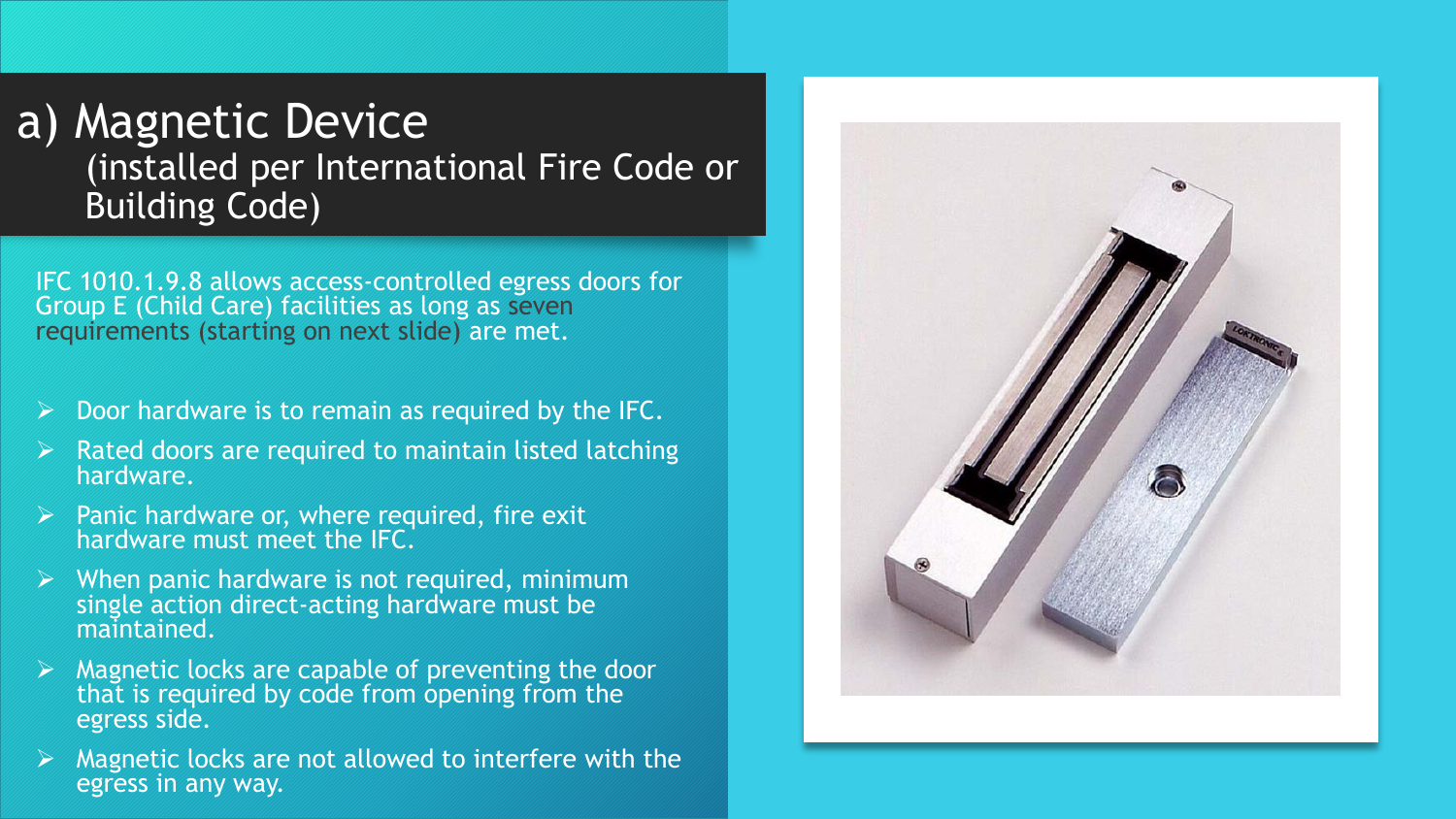## Requirements #1-#3 for a Magnetic Device

#### Requirement 1 (IFC 1010.1.9.8)

➢A sensor shall be provided on the egress side arranged to detect an occupant approaching the doors.

➢The doors shall be arranged to unlock by a signal from or loss of power to the sensor.



### Requirement 2 (IFC 1010.1.9.9)

Loss of power to the part of the access control system that locks the doors shall automatically unlock the doors.

#### Requirement 3

Loss of power to the lock or locking system shall automatically unlock the electric locks.

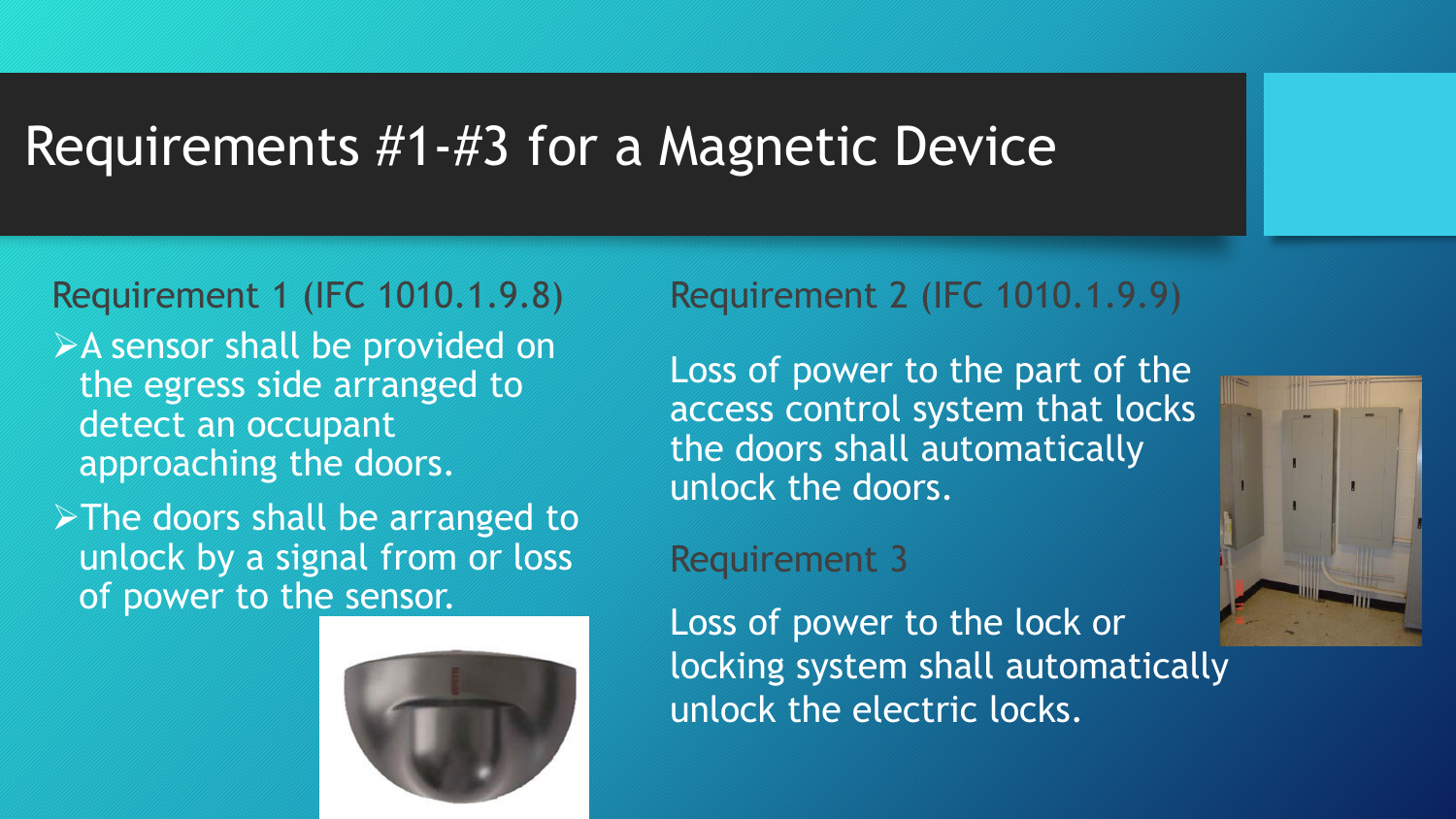# Requirements #4-#5 for a Magnetic Device

#### Requirement 4

- $\triangleright$  The doors shall be arranged to unlock from a manual unlocking device located 40-48 inches (1016-1219 mm) vertically above the floor and within 5 feet (1524 mm) of the secured doors.
- $\triangleright$  Ready access shall be provided to the manual unlocking device and the device shall be clearly identified by a sign that reads ""Push to Exit".



 $\triangleright$  When operated the manual unlocking device shall result in direct interruption of power to the lock, independent of the access control system electronics, and the doors shall remain unlocked for a minimum of 30 seconds.

#### Requirement 5

- $\triangleright$  Activation of the building fire alarm system, if provided, shall automatically unlock the doors.
- $\triangleright$  The doors shall remain unlocked until the fire alarm system has been reset.
- $\triangleright$  Note: The connection to the fire alarm is to be verified by a South Carolina-licensed professional annually on the *Inspection and Testing Form* for the fire alarm system.

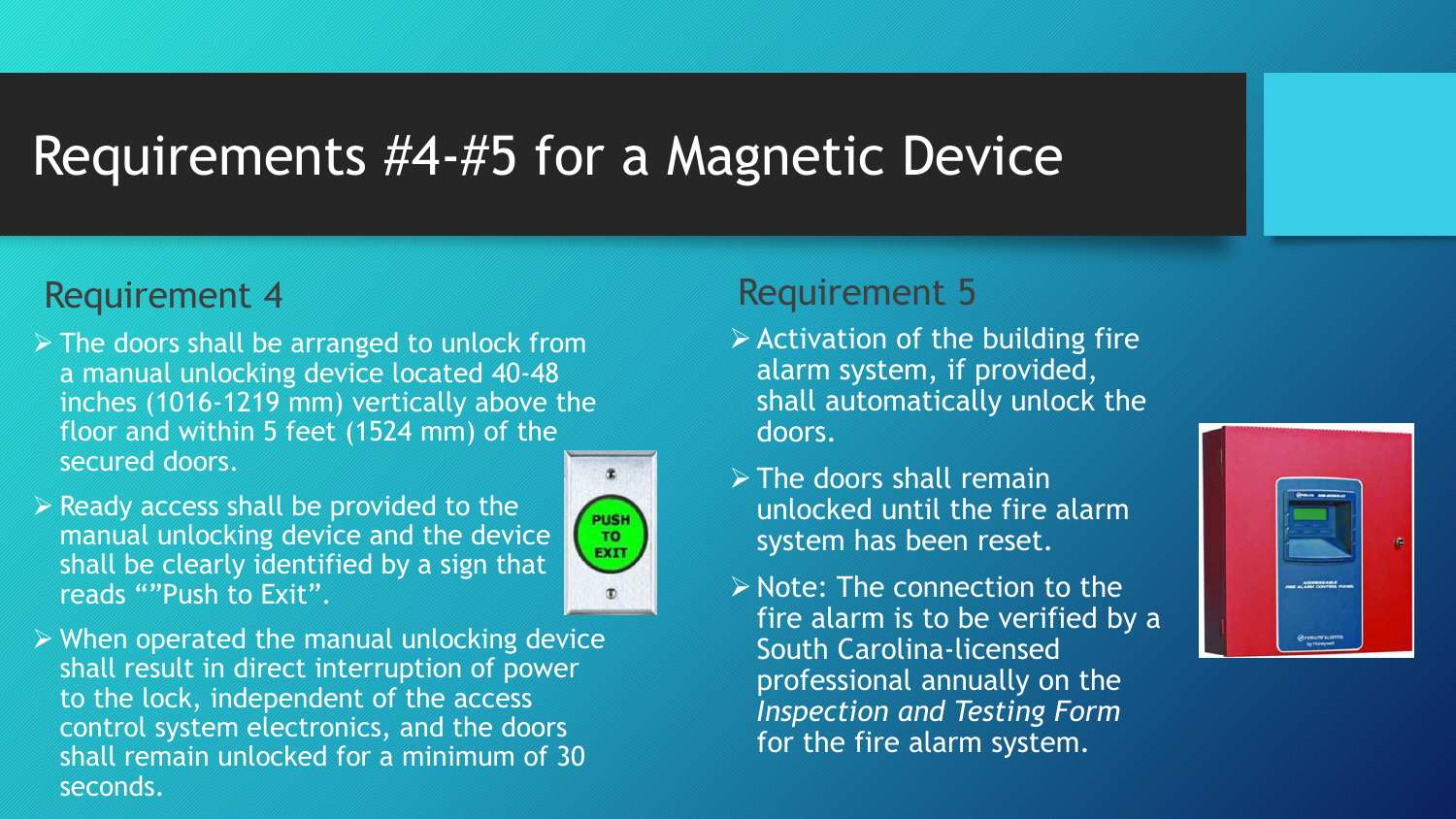# Requirements #6-#7 for a Magnetic Device

## Requirement 6 Requirement 7

- ➢Activation of the building automatic sprinkler or fire detection system, if provided, shall automatically unlock the doors.
- ➢The doors shall remain unlocked until the fire alarm system has been reset.
- ➢Note: The sprinkler's connection to the building fire alarm is to be verified annually by a South Carolinalicensed professional on the *Inspection and Testing Form*  for the fire alarm system.





- ➢The door locking system units shall be listed in accordance with UL 294.
- ➢IFC 1010.1.9.8. Magnetic locks are capable of preventing the door from opening as required by the code from the egress side.
- ➢Magnetic locks are not allowed to interfere with an egress door in any way during a facility's open hours.

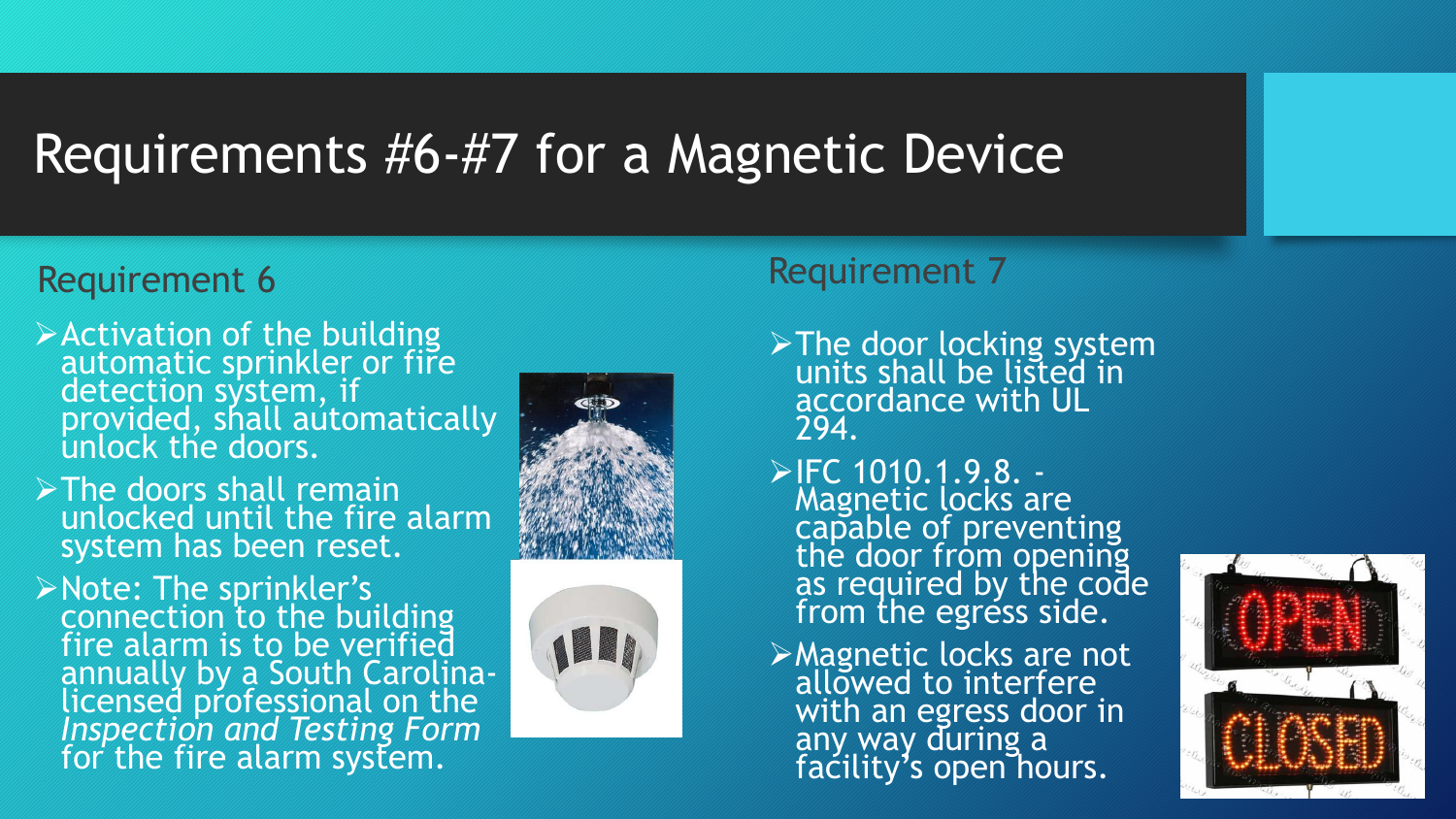# b) Electric Strikes

- ➢Required exit accesses, exits, or exit discharges shall be continuously maintained free from obstructions or impediments to full instant use in the case of fire or other emergency when the areas served by such exits are occupied.
- ➢The security devices affecting means of egress shall be subject to approval of the fire code official.
- ➢When properly installed electric strikes may be used in child care for an egress door without interfering with egress capability in any way.
- $\triangleright$ It may be used with a variety of access-control devices.

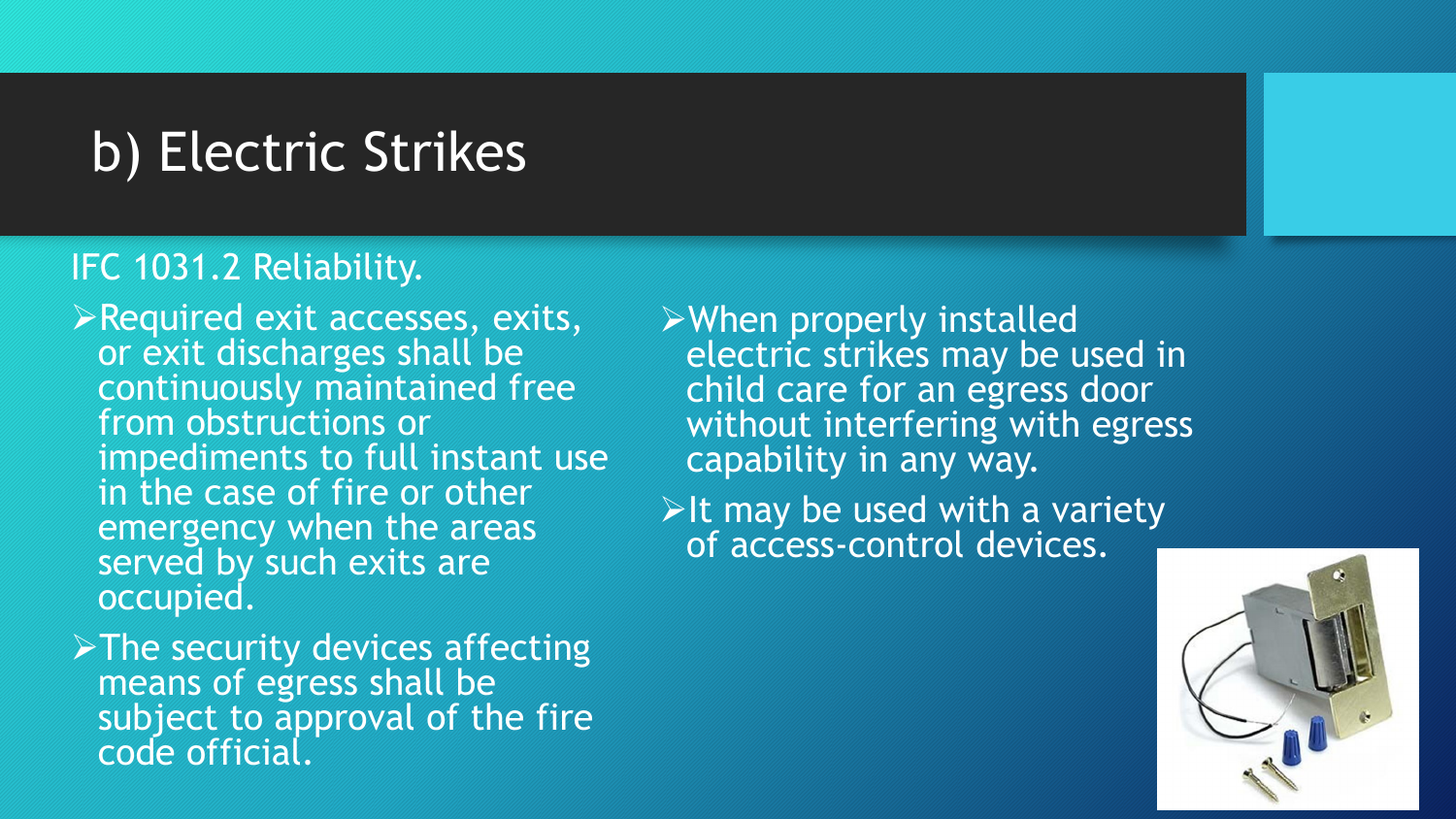# b) Electric Strikes *continued*

Access control device used to enter a facility

Electric strike activated by the Chosen type control device

> There is no interference with the egress latch.

05/05/2009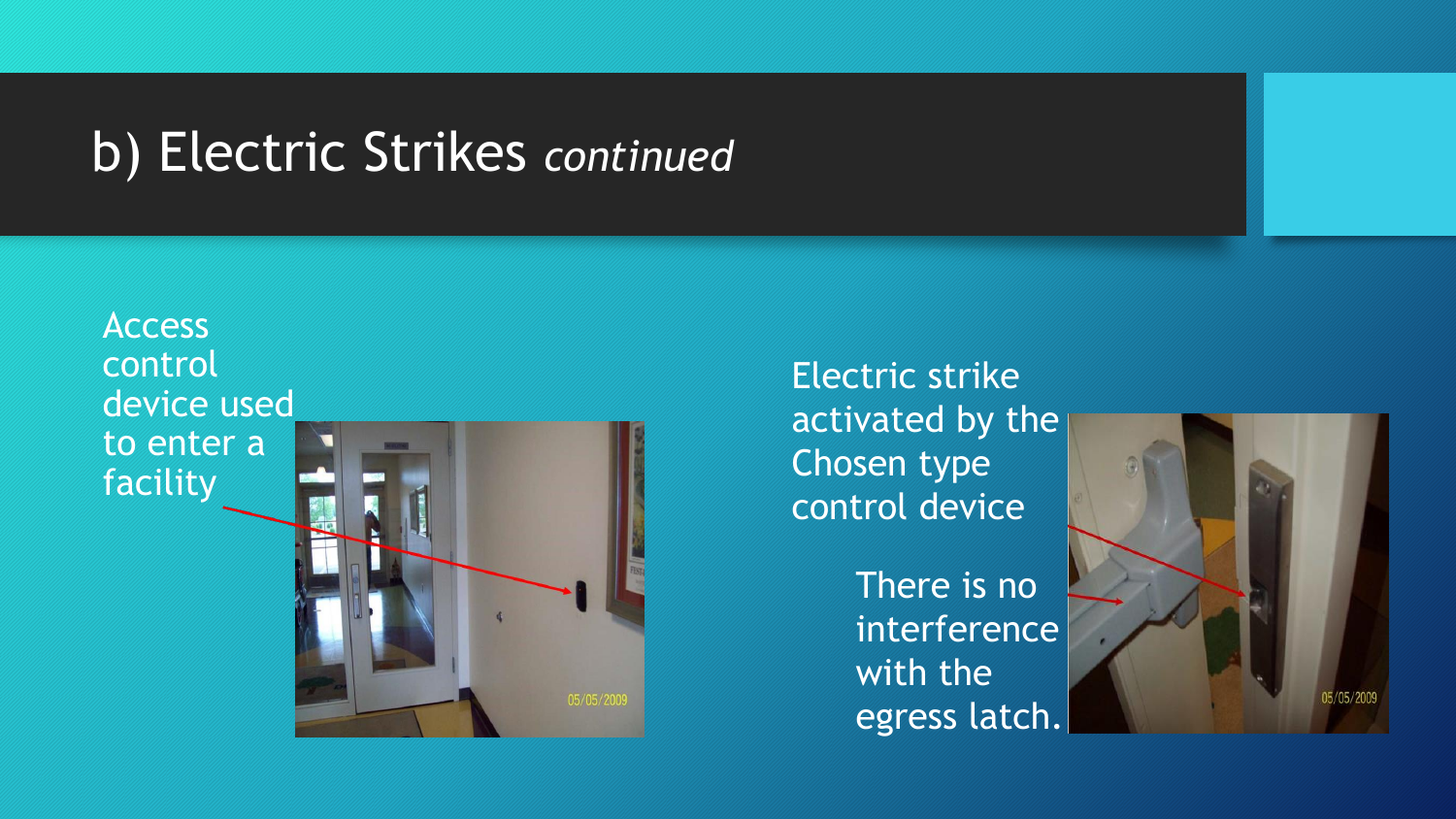# c) Electric Latches

- ➢Required exit accesses, exits, or exit discharges shall be continuously maintained free from obstructions or impediments to full instant use in the case of fire or other emergency when the areas served by such exits are occupied.
- ➢The security devices affecting means of egress shall be subject to approval of the fire code official.
- ➢When installed, electric latches may be used in child care for an egress door without interfering with egress capability in any way.
- $\triangleright$ It may be used with a variety of access-control devices.



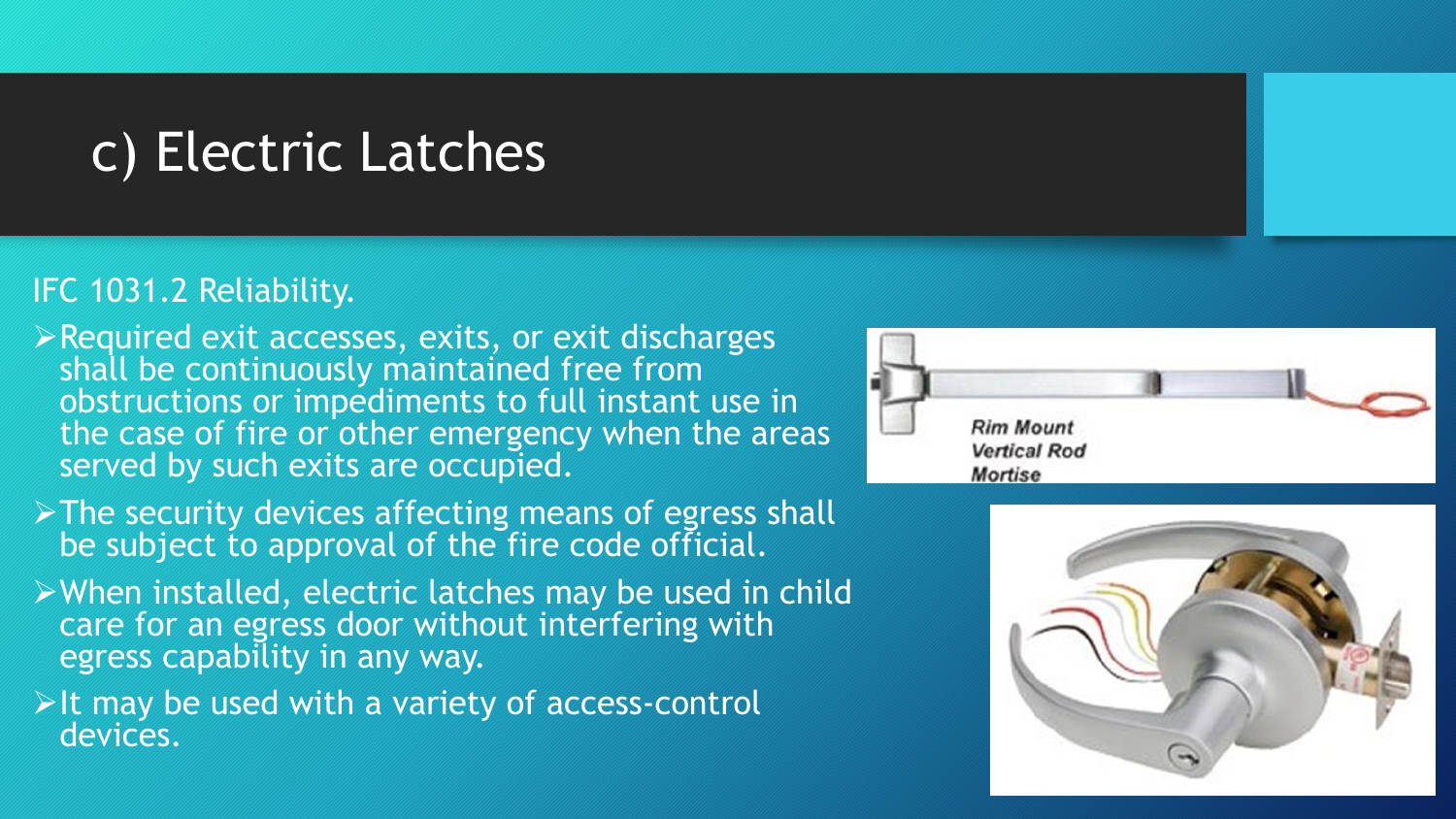## c) Electric Latches *continued*

## IFC 1010.1.10. Panic and fire exit hardware.

 $\triangleright$  Each door is a means of egress from a Group A or E occupancy having an occupant load of 50 or more and any Group H occupancy shall not be provided with a latch or hook unless it is panic hardware or fire exit hardware.

- ➢Panic hardware must be used where required.
- ➢Fire exit hardware (listed panic hardware) is required for a fire rated door.

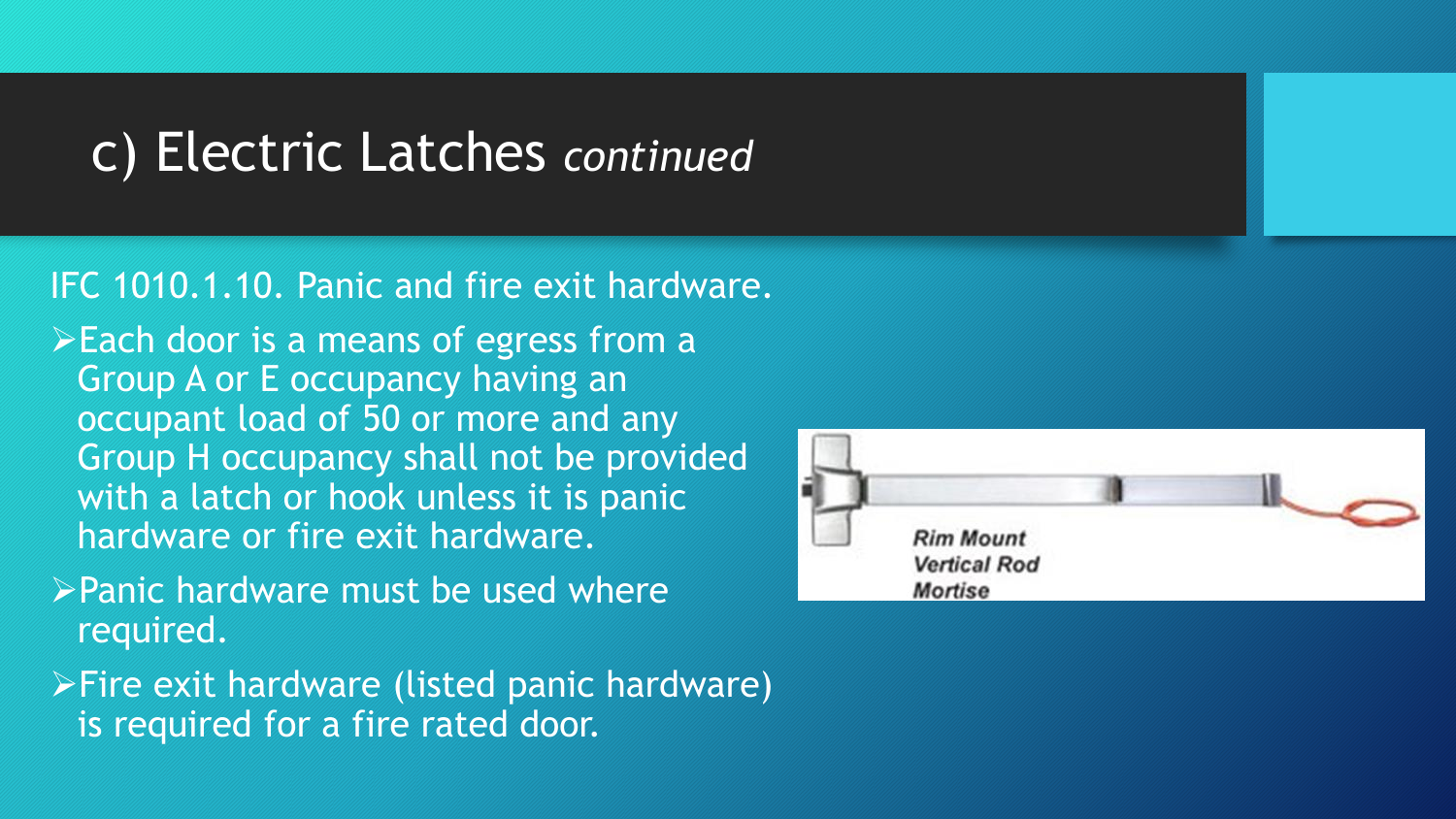## c) Electric Latches *continued*

## IFC 1010.1.9.6 Unlatching.

- ➢The unlatching of any door or leaf shall not require more than one operation.
- ➢Single action direct acting hardware is required when panic hardware is not required.
- ➢Please note that listed hardware is required for a fire rated door.

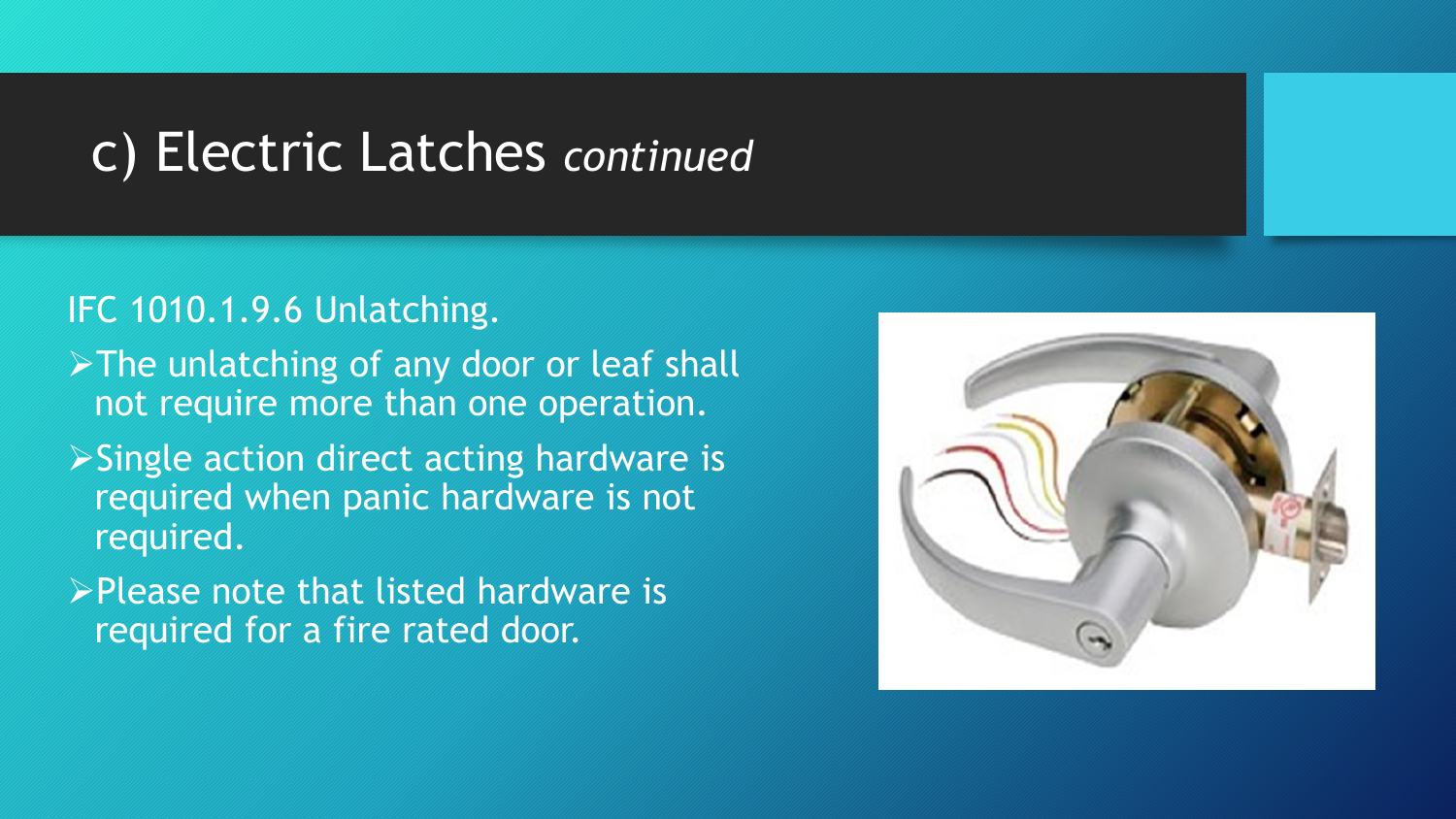# d) Release Devices

## Remote Release and Camera Fingerprint Control Device Combination and







Proximity Control Device

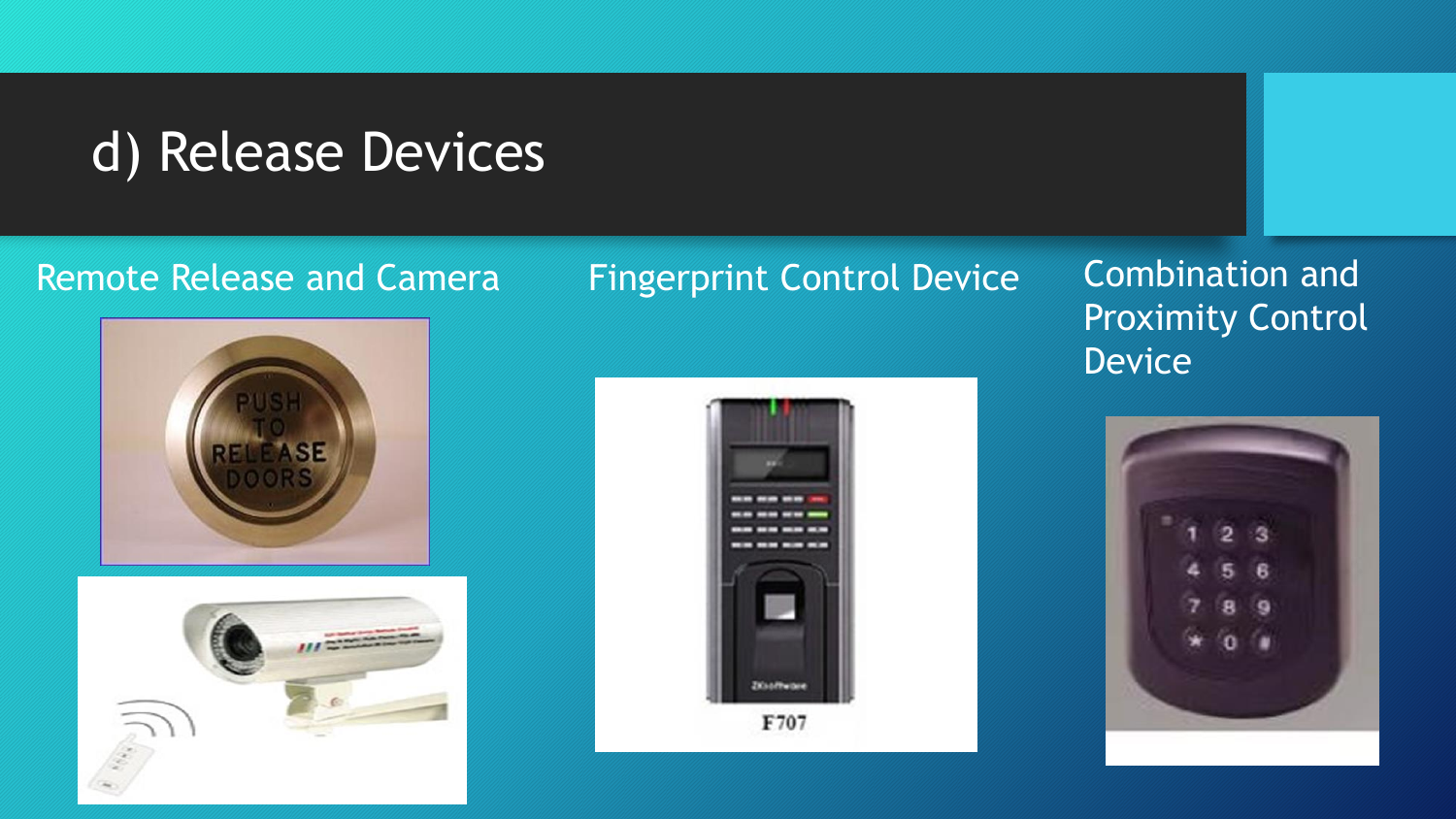# d) Release Devices *continued*

### Magnetic Card Access Control Device Password Access Control Device



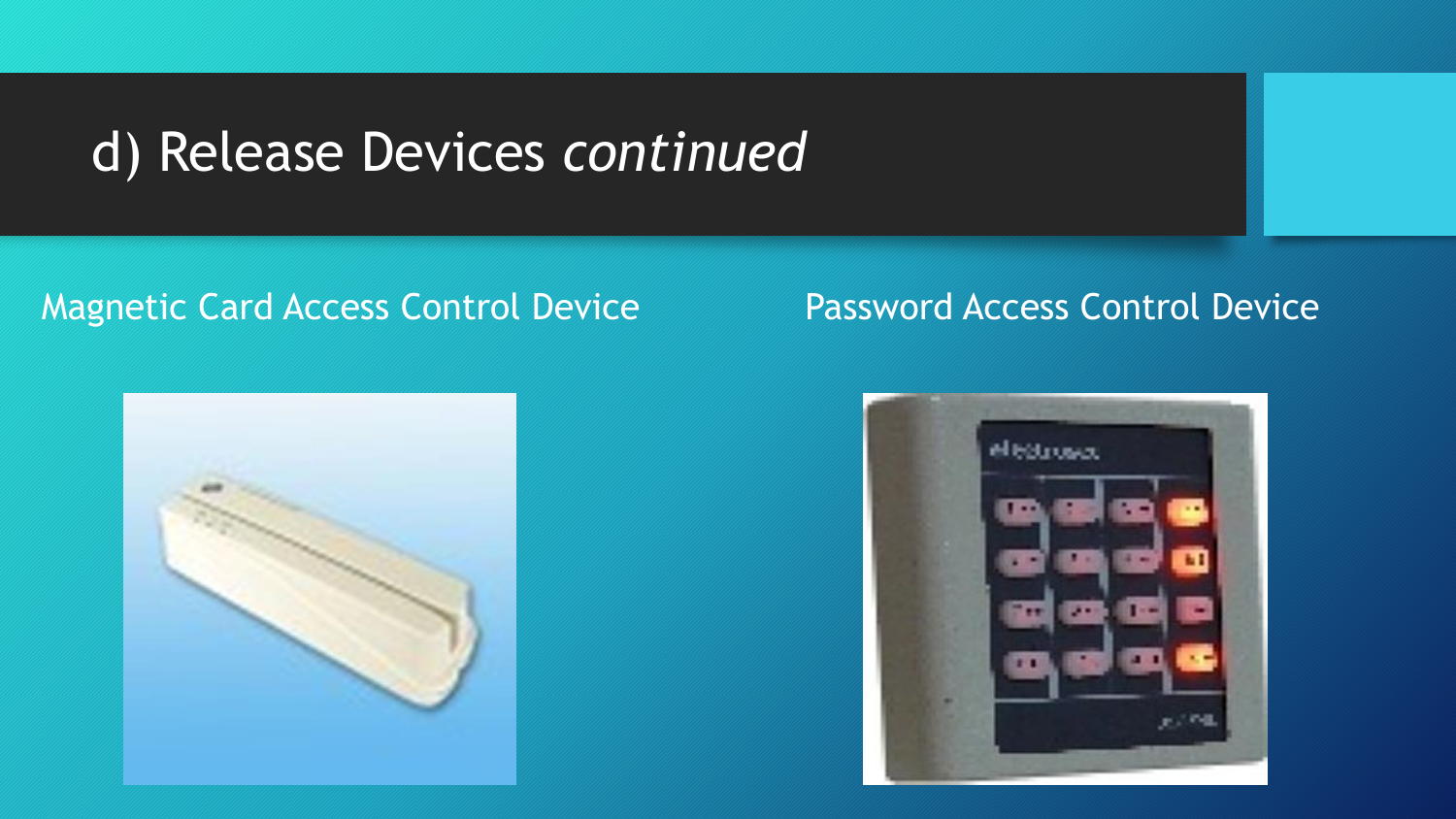## e) Keyless Entry Locks

- ➢Required exit accesses, exits or exit discharges shall be continuously maintained free from obstructions or impediments to full instant use in the case of fire or other emergency when the areas served by such exits are occupied.
- ➢The security devices affecting means of egress shall be subject to approval of the fire code official.
- ➢ When properly installed, a keyless or other type of access locks may be used in child care for an egress door and will not interfere with egress capability in any way.

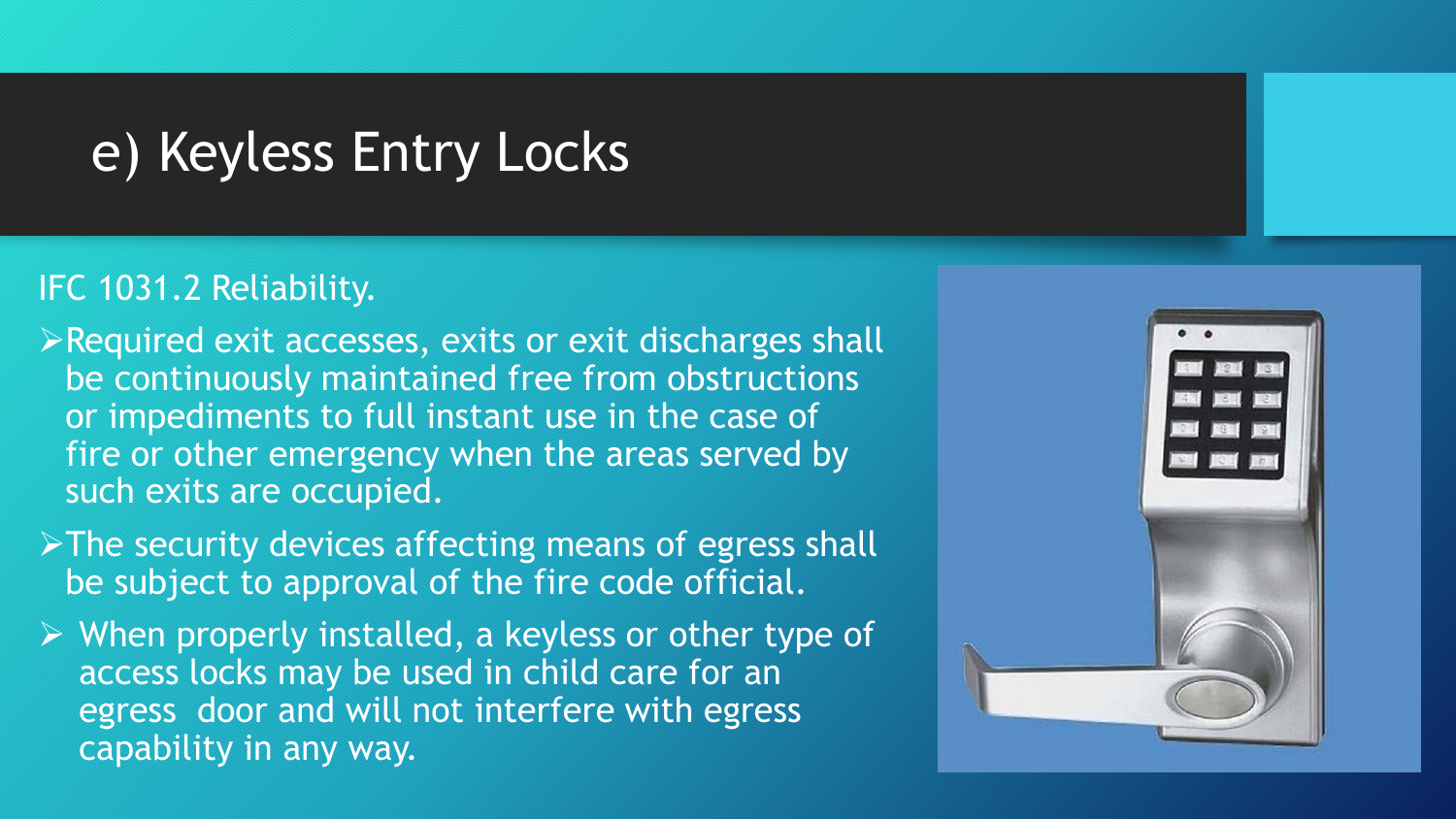## e) Keyless Entry Locks *continued*

- ➢Required exit accesses, exits or exit discharges shall be continuously maintained free from obstructions or impediments to full instant use in the case of fire or other emergency when the areas served by such exits are occupied.
- $\triangleright$  On the egress side, a single action direct acting hardware, panic hardware, or fire exit hardware may be required.
- $\triangleright$  Remember, listing must be maintained for fire rated doors.